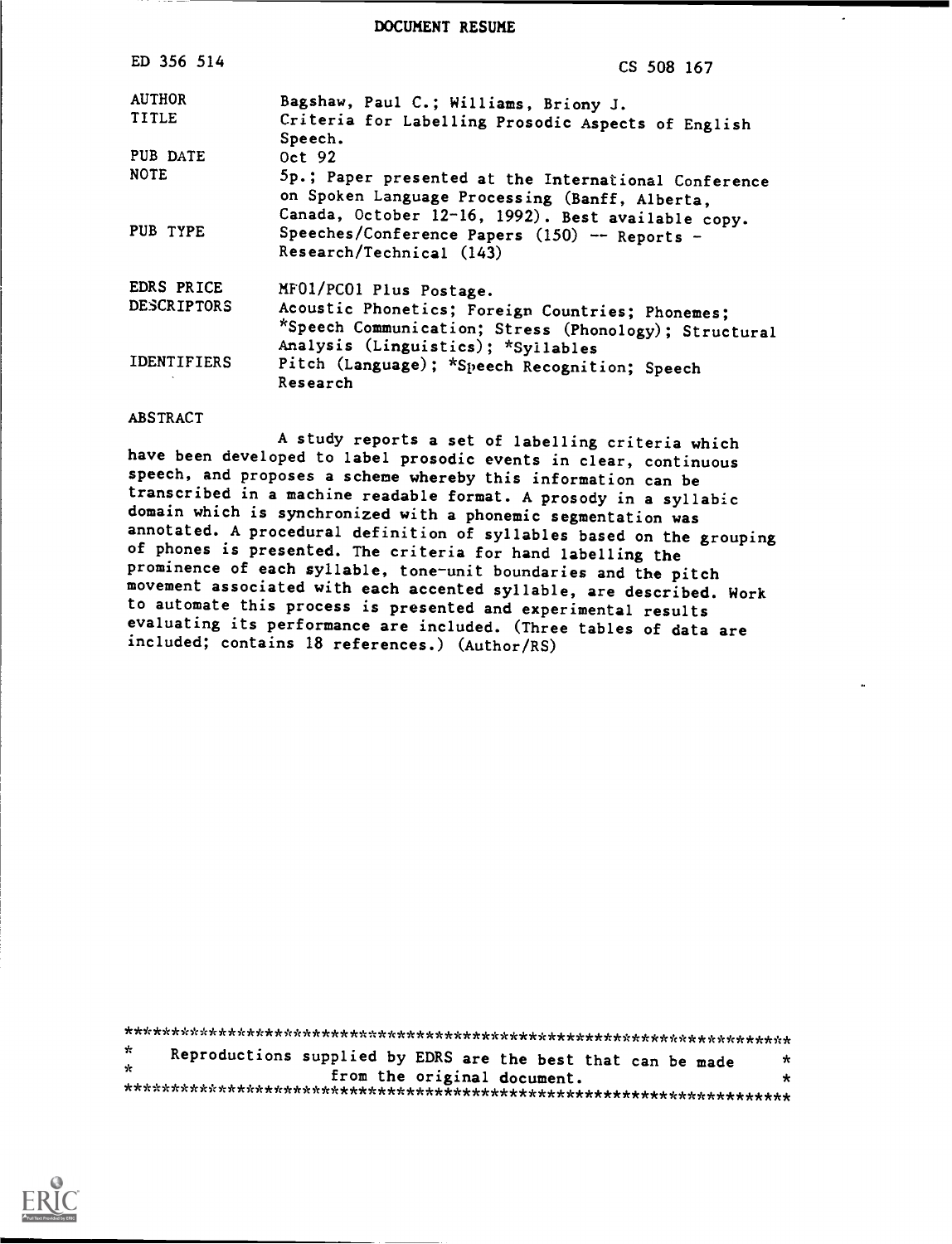# CRITERIA FOR LABELLING PROSODIC ASPECTS OF ENGLISH SPEECH

"PERMISSION TO P.EPRODUCE THIS

PERMISSION TO PEPRODUCE THIS<br>MATERIAL HAS BEEN GRANTED BY **Paul C. Bagshaw** Briony J. Williams<br>Paul C. Bagshaw

Centre for Speech Technology Research, University of Edinburgh received from 80 South Bridge, Edinburgh EH1 1FIN, Scotland, UK

EDUCATIONAL RESOURCES INFORMATION CENTER (ERICI Office of Educational Rasearch and Improvement U.S. DEPARTMENT OF EDUCATION

- **Sy**This document hat. been reproduced as preceived from the person or organization originating it<br>Minor changes have been made to improve
- reproduction quality

Points of view or opinions stated in this docu-ment do not necessarily represent otncial OERI position or policy

TO THE EDUCATIONAL RESOURCES INFORMATION CENTER (ERIC)."

### ABSTRACT

We report a set of labelling criteria which have been developed to label prosodic events in clear, continuous speech, and propose the a scheme whereby this information can be transcribed in a machine readable format. We have chosen to annotate prosody in a syllabic domain which is synchronised with a phonemic segmentation. A procedural definition of syllables based on the grouping of phones is presented. The criteria for hand labelling the promi nence of each syllable, tone-unit boundaries and the pitch move-<br>
12 ment associated with each accented syllable, are described. Work ment associated with each accented syllable, are described. Work to automate this process is presented and experimental results evaluating its performance are included.

#### I. INTRODUCTION .

The need for a large corpus of prosodically labelled English syllable speech is motivated by the use of prosodic events in training speech synthesisers, in automated foreign language pronunciation teaching, and to aid parsers used in speech recognition to disambiguate phonetically similar, but syntactically different utterances.

Speech synthesis requires a mapping from prosodic events to a set of acoustic parameters for their realisation. Parsers and the analysis of language pronunciation, on the other hand, require the reverse mapping to provide descriptors for the acoustic correlates of prosody, and semantic and pragmatic knowledge to be extracted from these correlates. The prosodic labelling of a language corpus must therefore annotate both the linguistically significant features in speech prosody and the inflections of the acoustic parameters.

We aim to transcribe sentential stress (the prominence of syllables in continuous speech) and the pitch movement associated with any accented syllables for such systems. By initially hand labelling these prosodic aspects, a set of acoustic features are sought which will form a mapping for speech synthesis, and at the same time, enable these prosodic events to be labelled automatically given the acoustic features, for parsers and language pronunciation description. The transcription system we propose is intended to be an annotation scheme for linguistically significant prosodic events in English. It is not designed to give a detailed description of every possible inflection in an FO contour. The set of symbols (see table 1) is designed for use by both a hand transcriber of the prosodic events and for some automated procedure.

The labelling scheme described has been used to transcribe, by hand, prosodic events in a database of 453 utterances from  $\beta$  focus<sup>1</sup>. An acoustic analysis of these labels attempts to estabthe English language ATR conference-registration dialogues with lish a correlation between a set of features chosen to characterise the acoustic parameters believed to manifest prosody, and the

 $1$ The ATR dialogues where spoken by a female bilingual speaker of Japanese and American English.

perceived prosodic events that are transcribed.

Continuous speech is initially segmented into phone units and labelled using a HMM-based automatic segmenter (evaluated in [18]). The phones identified are grouped into syllables. Syllable boundaries are thus synchronised with the phone boundaries. The procedure employed to group phones into syllables is described in section II. Each syllable is labelled by hand as unstressed, stressed (but not accented), stressed and accented (but not nuclear), or as the nuclear accented syllable of a tone-unit. Each syllable immediately preceding a tone-unit boundary is also marked, in order tc specify the boundary location. The nuclear accented syllable of a. tone-unit is (according to the "British School" of intonational phonology) the final accented syllable in that tone-unit [5]. This definition of nuclear syllables and the criteria used to determine syllable prominence are addressed in section III. Each accented syllable is associated with an additional label that describes the pitch contour movement which marked it. Thus, pitch contou: labelling is also synchronised with syllable boundaries. The time location of this movement may occur before, during and subsequent to the domain of the accented syllable. Pitch contour labelling criteria are described in section. IV. In section V a set of acoustic features are proposed which we intuitively feel wil: describe the acoustic correlates of sentential stress. These acoustic features are used to form a tree-based statistical model for  $\varepsilon$ small corpus of hand labelled prosodic events. This methodology is described in section VI. Its application reveals a low correlation between the acoustic features and the events labelled, which pose: questions regarding the relationship between the theory and the acoustics of sentential stress. These are discussed in section VII.

#### U. SYLLABIFICATION

The following procedural definition is used for syllabification.

i) Phones are grouped into syllables on a phonological rather than phonetic basis. Consonantal phones (such as  $[m, n, l, r, s])$ which may result in schwa deletion [10, pp.297-299] [6] and take on the syllabic nucleus, are therefore syllabified as if the vowels were present. Hence, shortest in rapid speech is syllabified as /'f  $o - t$  s t/, and additional as /a - 'd  $I - f$   $p - l$ . A glottal stop that may occur before or instead of a word-final stop is treated as an instance of the underlying stop phone, and any glottalised onset to vowels is considered to be part of the vowel.

ii) Syllable boundaries are formed from the boundaries o: words considered in isolation. Although in continuous speech. consonants at the end of one word can syllabify with the initia: vowel of the following word [13], such resyllabification is not necessary in forming a domain in which to describe prosodic events. Thus, for example, the syllabification of at all differs to that o a tall even if  $/t/$  is aspirated in both cases and they are pho netically identical. This app-tuch has been adopted because the exact boundaries between syn. ble nuclei are not of critical im

'

ZL.anL't

P

 $\overline{c}$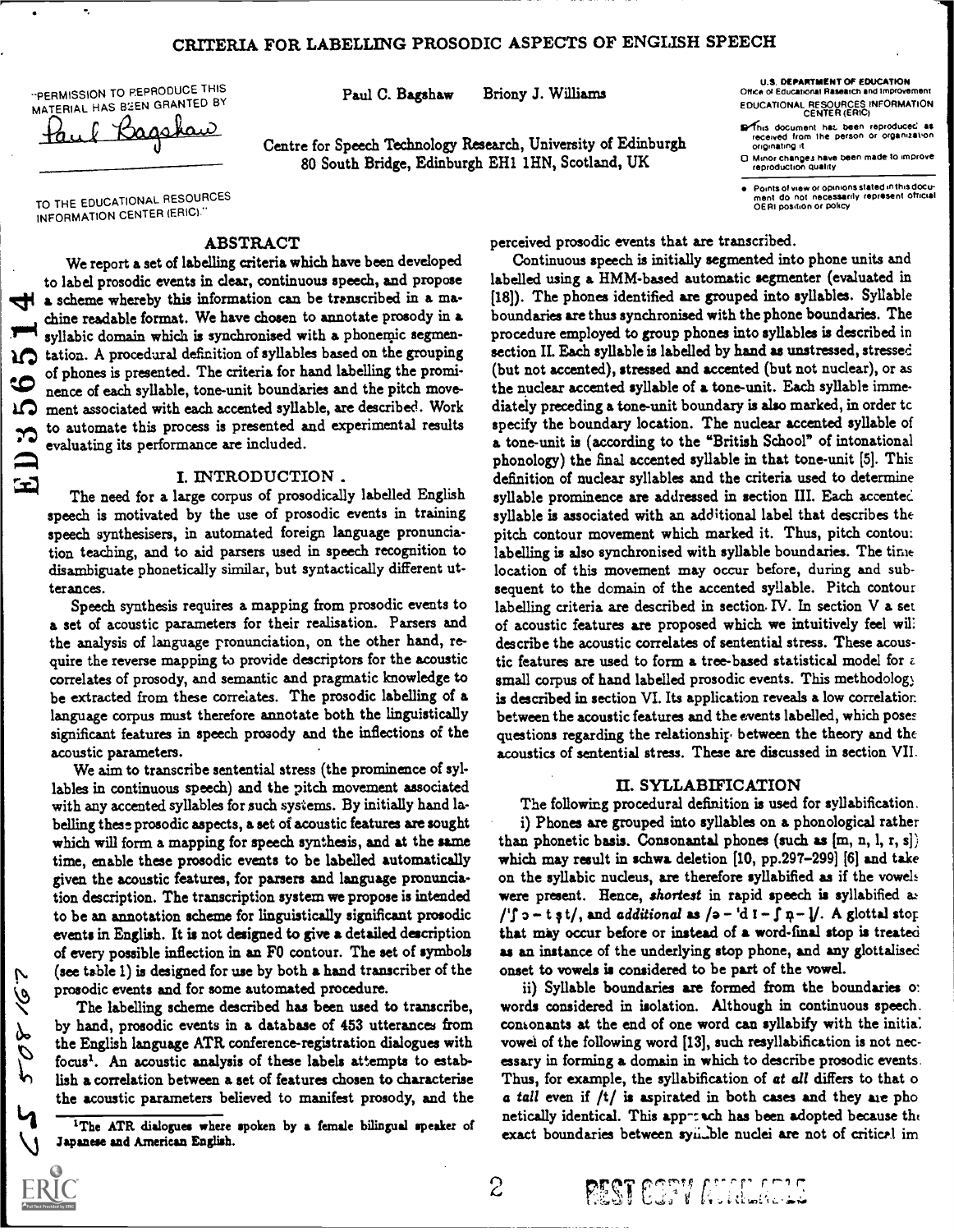iii) The boundaries between syllables are also determined by the presence of a morphological boundary. The boundary between a free morpheme and an inflectional suffix (except -s) or a class-II derivational affix is taken to be a syllable boundary. Thus, hopeless is syllabified as  $/$ 'h au p - l a s/ rather than /'h au - p l a s/; and uninteresting is syllabified as  $/\alpha$  n - 'n  $t_0-r\epsilon s t-l\eta$  rather than  $/a-ln l n-t_0-r\epsilon-s t l\eta/$ .

iv) On the basis of English phonotactics, any cluster of phones forming the onset or the coda of a syllable must also be a permissible word-initial or word-final cluster. According to this rule, extra may be syllabified as  $\ell' = k - s \tceil s$ ,  $\ell' = k \tceil s - t \rceil$ , or  $\ell' = k \tceil s - r \rceil$ .

v) The 'maximal onset (and minimal coda) principle' [16] [4, pp.10-18] arbitrates between competing analyses. According to the principle, as many consonantal phones as possible form a syllable onset. Using this principle, extra would be syllabified as /'e  $k - s t r s$ . However, in cases when alternative boundaries are possible, stressed syllables tend to attract consonants more than unstressed ones, particularly in the case of ambisyllabic consonants such as [s, f] [8, pp.19-23]. When this final criterion is applied, the syllabification adopted for the example becomes /'e k s – t r  $\mathfrak{g}/$ .

### III. SENTENTIAL STRESS LABELLING

The salience of each syllable within an utterance is labelled as one of  $\{u, s, a, n\}$  (see table 1) on the following basis.

Sententially stressed syllables are those that are perceived as salient due to a prominence of energy and/or duration and/or pitch [7] [12, chap 4] within an utterance. The default (and therefore intonationally unmarked) pitch movement in English is a slight downwards trend in pitch [5, 11]. This movement does not give any intonational prominence to the syllable within the declination, even if that syllable is stressed on the grounds of prominent duration and/or intensity. The same sicuation occurs if a stressed but unaccented syllable is one in a series of gently rising pitch movements. Where there is no pitch discontinuity, there is no accent [5]. An accented syllable must also be a stressed syllable and an accompanying pitch movement must occur during the accented syllable or on a syllable before or subsequent to the perceived accented syllable [9].

Each tone-unit of an utterance will have one peak of prominence in the form of a nuclear pitch movement. The nuclear accented syllable is the syllable on which the one obligatory pitch movement occurs in a tone-unit. This is traditionally believed to be the final accented syllable in a tone-unit [15]. At present, we make use of this traditional definition.

Tone-unit boundaries are marked by placing a diacritic {:} on the label  $\{u, s, a, n\}$  of the syllable immediately preceding the boundary. The tone-unit boundaries are identified by two phonetic features [5, pp.204-207]. Firstly, the presence of junctural features, such as slight pauses, final lengthening and rhythmic discontinuities, can signal the end of a tone-unit. However, a pause does not necessarily correspond with a tone-unit boundary in spontaneous speech, particularly in cases of disfluency. Secondly, given that the first prominent syllable, for the majority of tone-units in an utterance, is of approximately the same pitch level [5], the boundary may be signaled by some perceivable pitch change. This change can be either a step up from a falling pitch movement, or a step down from a rising pitch movement. It may

lifficult to identify such pitch resets when the tone-unit onset

Table 1: Symbols for Sentential Stress and Pitch Movement La belling

| nemmk         |                              |                                                  |
|---------------|------------------------------|--------------------------------------------------|
| <b>ASCII</b>  | Symbol                       | Description                                      |
| u             | $\left\{ \mathbf{u}\right\}$ | - Completely unstressed                          |
|               | $\bullet$                    | - Stressed but unaccented                        |
| a             | [a]                          | -Stressed and accented                           |
| n             | {n}                          | - Nuclear accented                               |
| <i>i</i> pipe | {:}                          | - syllable immediately preceding a               |
|               |                              | tone-unit boundary                               |
|               | {\}                          | - pitch accent is a fall                         |
|               | {/}                          | - pitch accent is a rise                         |
|               | {v}                          | - accent is a fall-rise                          |
| hat           | {^}                          | $-$ accent is a rise-fall                        |
| ı             | ¦— }                         | - level tone                                     |
| ⋜             | ⇃⇜⇂                          | - pitch movement is part of the                  |
|               |                              | realisation of an accented syllable to           |
|               |                              | the left of this syllable                        |
| >             | $\{\rightarrow\}$            | - pitch movement is part of the                  |
|               |                              | realisation of an accented syllable to           |
|               |                              | the right of this syllable                       |
| - minus       | $\{\tilde{\phantom{x}}\}$    | - the range of the pitch movement is             |
|               |                              | unusually wide (increased)                       |
| _ underscore  | $\{-\}$                      | - the range of the pitch movement is             |
|               |                              | unusually narrow (decreased)                     |
| ' apostrophe  | {∆}                          | - pitch "peak" or level tone pitch is            |
|               |                              | unusually high                                   |
| , comma       | $\{\Delta\}$                 | - pitch "peak" or level tone pitch is            |
|               |                              | unusually low                                    |
|               | {  }                         | - initial part of $\{V\}$ or $\{\Lambda\}$ pitch |
|               |                              | movement is shallow                              |
|               | $\{ \   \}$                  | - final part of $\{V\}$ or $\{\Lambda\}$ pitch   |
|               |                              | movement is shallow                              |
|               |                              |                                                  |

1The ASCII characters listed are the prosodic labels used in machine readable data.

is low and the final accent of the previous tone-unit ends with a pitch fall, or the onset is high and follows a tone-unit whose final accent ends with a rise in pitch.

### IV. PITCH MOVEMENT LABELLING

The pitch contour of an utterance is labelled as a series of pitch movements at (or near) each accented syllable. A pitch movement is either a continuous pitch glide, for example over a long vocalic section of speech, or a discrete pitch jump from one level to another over a series of syllables. Each pitch movement in an utterance is labelled as one of the five categories  $\{\setminus, /, \vee, \wedge, -\}$ (see table 1).

A description is associated with each and every syllable labelled as accented (or nuclear accented) to mark the direction of pitch movement on this and any following unaccented syllables. These labels should only be time aligned with an unstressed or an accented (nuclear or otherwise) syllable  $\{u, a, n\}$ , but not with a stressed (but unaccented) syllable {s}. (Any stressed syllable corresponding with a time aligned pitch movement label should be marked as an accented syllable.) If the pitch movement is aligned with an unstressed syllable  $\{u\}$ , a diacritic is applied to the pitch movement label in order to indicate whether the pitch movement is part of the realisation of the nearest accented syllable  $\{a, n\}$  to the left  $\{\leftarrow\}$  or the nearest one to the right  $\{\rightarrow\}$ . There may be more than one pitch movement associated with an accented syllable; for example, if there is a rise-fall pitch movement in the realisation of an accented syllable but the rise occurs on a preceding unstressed syllable and the fall occurs on a succeeding unstressed syllable. The uses of these diacritics enable the inflections of the FO contour to be described while maintaining a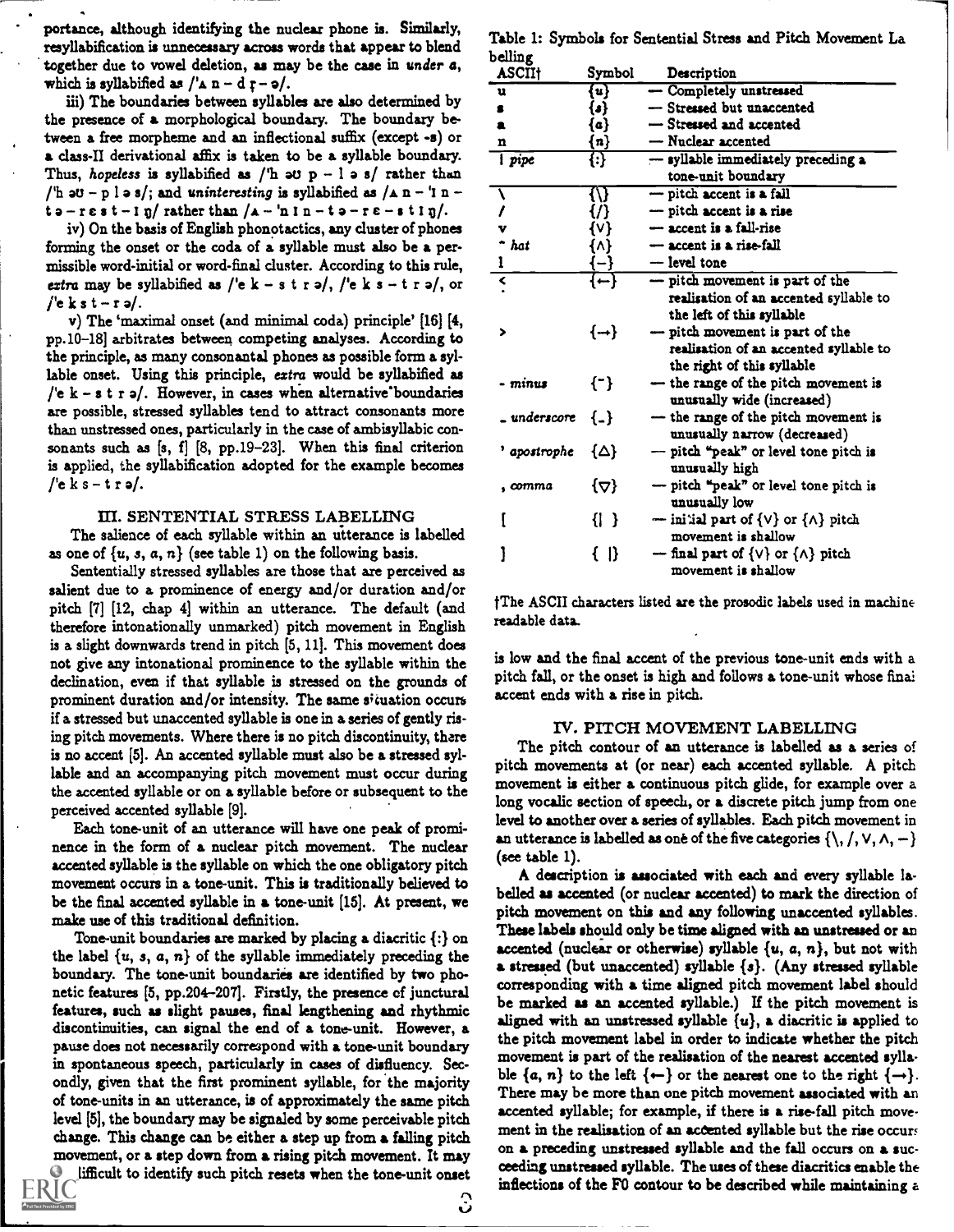transcription of the perceived pitch movement.

Pitch range markings are used to describe the extent of the movement in a pitch glide and the distance between levels of a pitch jump, but not for level tone. If the pitch range is distinctively wider or narrower than expected for a particular contrastive effect, it is marked with a diacritic  $\{\text{-}, \text{-}\}$  on the pitch direction labels. Diacritics are also applied to these labels if the "peak" part of a pitch movement (the initial part of a fall  $\{\hat{\xi}\}$ , the final part of a rise  $\{/\}$ , and the mid-section of a fall-rise or rise-fall  $\{v, \Lambda\}$  or the pitch of a level tone  $\{-\}$  is unusually high  $\{\Delta\}$  or low  $\{\nabla\}$  for the particular speaker. In order to describe occurrences of pitch fall-rise and rise-fall with a particularly shallow rise or shallow fall, two further diacritics are included. These are used to represent, for example, fall-shallow rise as  $\{\forall\}$ .

### V. ACOUSTIC FEATURES

A set of acoustic features must be extracted from the raw speech waveform in order to automatically identify syllable prominence and pitch movements. In out preliminary stages of producing an automatic prosodic labelling algorithm, eighteen features are used to describe what are we believe to be the acoustic correlates of stress (duration, intensity and fundamental frequency).

The energy and fundamental frequency of the speech waveform (sampled at 20kHz) are measured for 20ms frames of speech at 5ms intervals so that values are synchronised with the cepstral coefficients and lower three formant frequencies used in the auto-segmentation process. The fundamental frequency (F0) is determined using a slightly enhanced version of the pitch tracker described in [14]. In order to measure the signal energy, each frame is passed through a Blackman-Harris window and an amplitude spectrum is calculated using a 512-point FFT. The total energy for the frequency range of 50Hz-2kHz is determined by summation of the corresponding frequency bins. Each frame energy value is then expressed in decibels with respect to the maximum frame energy for the utterance. This process forms an utterance-normalised sonorant energy contour. Both the raw FO contour and the energy contour are smoothed using a 3-point non-linear median filter and a 5-point harming window [17].

The phone given by auto-segmentation which forms the nucleus of a given syllable is identified by the following procedure. The phones in the syllable are split into two groups on the basis of whether or not they are a member of the set of vocalic phones and potentially syllabic consonantal phones (currently, all vowels plus [1, m, n, r]). Each phone is associated with the maximum sonorant energy within its tenure. If there are phones in the syllable which are members of this set, then the one whose associated energy is greatest, is selected as the syllable nucleus. Otherwise, none of the syllable phones are [vowel, 1, m, n, r] and the phone with the greatest maximum sonorant energy is selected. The duration associated with any syllable in determining its prominence is the duration of its nuclear phone - this will be referred to as the "syllable duration". Using the duration of the entire syllable or the duration of all consecutive sonorants in the syllable as this measure has not yet been investigated.

Each syllable in an utterance is characterised by the maximum soronant energy within its tenure (syllable energy), its "syllable duration", the maximum FO value within its tenure, the FO values at the beginning and at the end of the syllable, and an FO slope in Hz per second which describes the rate of change in FO through any voiced regions of the syllable. The syllable energy and "syllable duration" are Z-score normalised to eliminate phone-specific effects [2]. For each phone type, the mean and population standard deviation of the syllable energy /duration is rmined. Then, for each token of that phone type, the syllable



Table 2: Confusion Matrix of Sentential Stress Labelling by Hand and by Automation  $-$  cyclic exclusion of each utterance during training

|                   |       | Automatic Label |           |            |                   |
|-------------------|-------|-----------------|-----------|------------|-------------------|
|                   |       | a,n             |           | u          | total             |
|                   | a,n   | 889             | 72        | 849        | 1810              |
|                   |       | (12.3%)         | $(1.0\%)$ | (11.7%)    | $(25.0\%)$        |
| <b>Hand Label</b> |       | 237             | 72        | 673        | 982               |
|                   |       |                 | (1.0%     | (9.3%)     |                   |
|                   | u     | $(3.3%)$<br>567 | 142       | 3731       | $(13.6%)$<br>4440 |
|                   |       | $(7.8\%)$       | $(2.0\%)$ | (51.6%)    | $(61.4\%)$        |
|                   | total | 1693            | 286       | 5253       | 7232              |
|                   |       | (23.4%)         | $(4.0\%)$ | $(72.6\%)$ | $(100.0\%)$       |

Misclassification error rate  $= 2540/7232$  (35.1%)

Table 3: Confusion Matrix of Sentential Stress Labelling by Hand and by Automation - all utterances used during training

|            |       | Automatic Label |                 |            |             |
|------------|-------|-----------------|-----------------|------------|-------------|
|            |       | a,n             |                 | u          | total       |
|            | a,n   | 1143            | 44              | 623        | 1810        |
|            |       | $(15.8\%)$      | (0.6%)          | (8.6%)     | $(25.0\%)$  |
| Hand Label |       | 240             | 113             | 629        | 982         |
|            |       | (3.3%)          | (1.6%)          | (8.7%)     | (13.6%)     |
|            | u     | 334             | $\overline{51}$ | 4055       | 4440        |
|            |       | (4.6%)          | $(0.7\%)$       | $(56.1\%)$ | (61.4%)     |
|            | total |                 | 208             | 5307       | 7232        |
|            |       | (23.7%)         | $(2.9\%)$       | $(73.4\%)$ | $(100.0\%)$ |

Misclassification error rate  $= 1921/7232 (26.6%)$ 

energy/duration is normalised by subtracting the mean and dividing by the population standard deviation. Hence, for each syllable, there are six acoustic features extracted - phone-normalised duration, phone-normalised energy, maximum FO, start-time FO. stop-time FO, and FO slope. In automatically establishing the prominence of any syllable in an utterance, these six features for the current, previous and next syllable are used, giving a total of eighteen features per syllable.

The FO features are also normalised so that each movement is independent of its absolute FO values. Our intuition suggests that FO change is the significant factor, not the absolute FO values. Normalisation of the nine FO parameters (the maximum FO, start-time FO, and stop-time FO for the current, previous and subsequent syllables), is performed by determining the minimum value of these parameters and subtracting it from each. The change in F0 through the syllables is therefore described independently of the absolute height of the FO movement.

### VI. APPLICATION OF A TREE-BASED STATISTICAL MODEL

The sentential stress and pitch movements associated with accented syllables have been hand labelled in the ATR database of 453 utterances using the symbols given in table 1. The prosodic transcription was done by only one labeller.

The automatic prosodic labelling algorithm is still in its infancy and so the acoustic features described in section V are being used only to identify any given syllable in an utterances as either unstressed, stressed or accented (nuclear or otherwise). Distinguishing pitch movement types has not yet been incorporated.

The acoustic features are used as parameters to a tree-based statistical model (using "S" [3]). The model is trained on all but one of the utterances in the database. The tree classifies each hand-transcribed sentential stress label on the basis of the

 $\mathcal{L}$